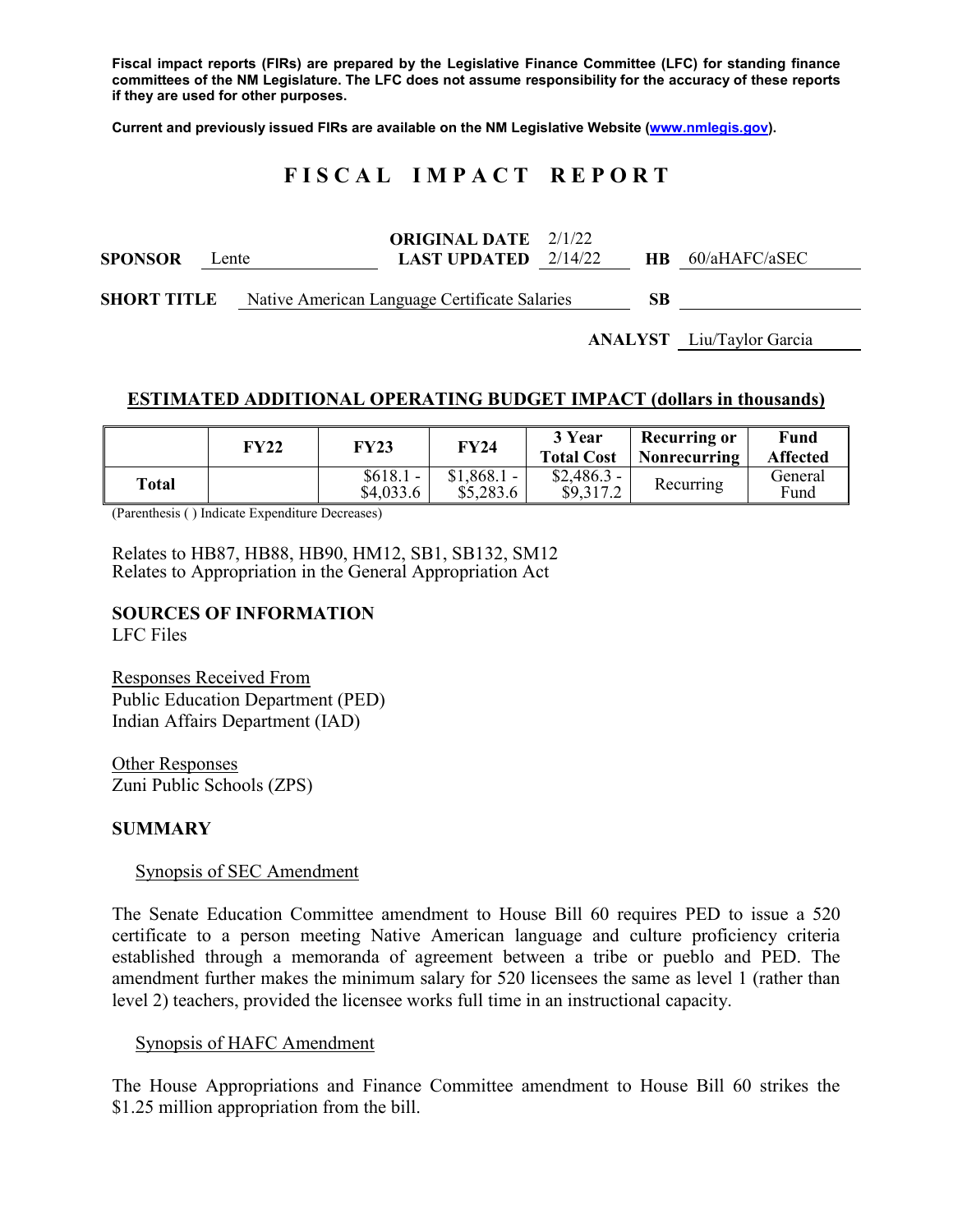# Synopsis of Original Bill

House Bill 60 appropriates \$1.25 million from the general fund to PED for the purpose of paying Native American language and culture (also known as 520 certificate) teachers a level 2 teacher license salary. The bill also requires tribes or pueblos, rather than PED, to establish proficiency criteria for the 520 certificate and develop renewal procedures in conjunction with PED. There is no effective date of this bill. It is assumed the effective date is 90 days following adjournment of the Legislature.

# **FISCAL IMPLICATIONS**

The HAFC Substitute for House Bill 2 includes \$1.25 million from the public education reform fund for purposes outlined in this bill. Additionally, the budget includes \$10 million to the state equalization guarantee (SEG) distribution to help schools target compensation for hard-to-staff instructional positions. Coupled with nearly \$1.5 billion in federal relief funds for school operations, the impacts of this bill are likely minimal for FY23 and FY24.

According to PED, there are 99 Native American language and culture (520 certificate) teachers currently employed in New Mexico public schools. PED estimates it could cost approximately \$2.6 million to increase their salaries to the proposed level 2 teacher salary of \$60 thousand, including benefits. PED notes 12 individuals also hold a 520 certificate but are not currently teaching. If all 111 Native American language and culture teachers worked during FY23, the total cost to achieve salary parity, including benefits, could be \$3.5 million.

However, October 2021 PED data reports show 280 teachers hold a 520 certificate, including 124 teachers reportedly teaching in classrooms during that period. The fiscal impact of this bill includes a potential upper estimated cost assuming all 280 teachers return to the classroom in response to increased salaries, including the new proposed minimum of \$50 thousand for level 1 teachers currently provided in the HAFC Substitute for HB2. The lower range assumes the existing 99 teachers receive a \$50 thousand minimum salary as proposed.

IAD notes the Gallup McKinley School District provides a minimum of \$34.6 thousand for 520 certificate teachers. The highest salaried 520 positions make \$40.7 thousand. ZPS provides an average of \$31.3 thousand for its 520 certificate teachers, with the lowest paid position receiving a base salary of \$18.3 thousand and the highest position receiving \$45.5 thousand. Assuming most 520 certificate teachers statewide earn a base salary of about \$35 thousand, the total potential fiscal impact of raising all 280 registered 520 certificate holders to \$50 thousand could be upwards of \$5.3 million, assuming a fringe benefit rate of 25.8 percent.

### **SIGNIFICANT ISSUES**

The state offers a specialized Native American language and culture teaching certificate for tribal members to teach in public schools, but employment of persons with these certificates varies locally. The Native language and culture certificate, also known as the 520 certificate, authorizes tribal members to teach their native language and culture in public schools in prekindergarten through high school. Each tribe develops the standards and criteria needed for teaching certification in their Native American language and culture.

Teachers certified under the 520 program may, but are not required, to be licensed teachers and are not subject to the same requirements as other public school teachers unless they already hold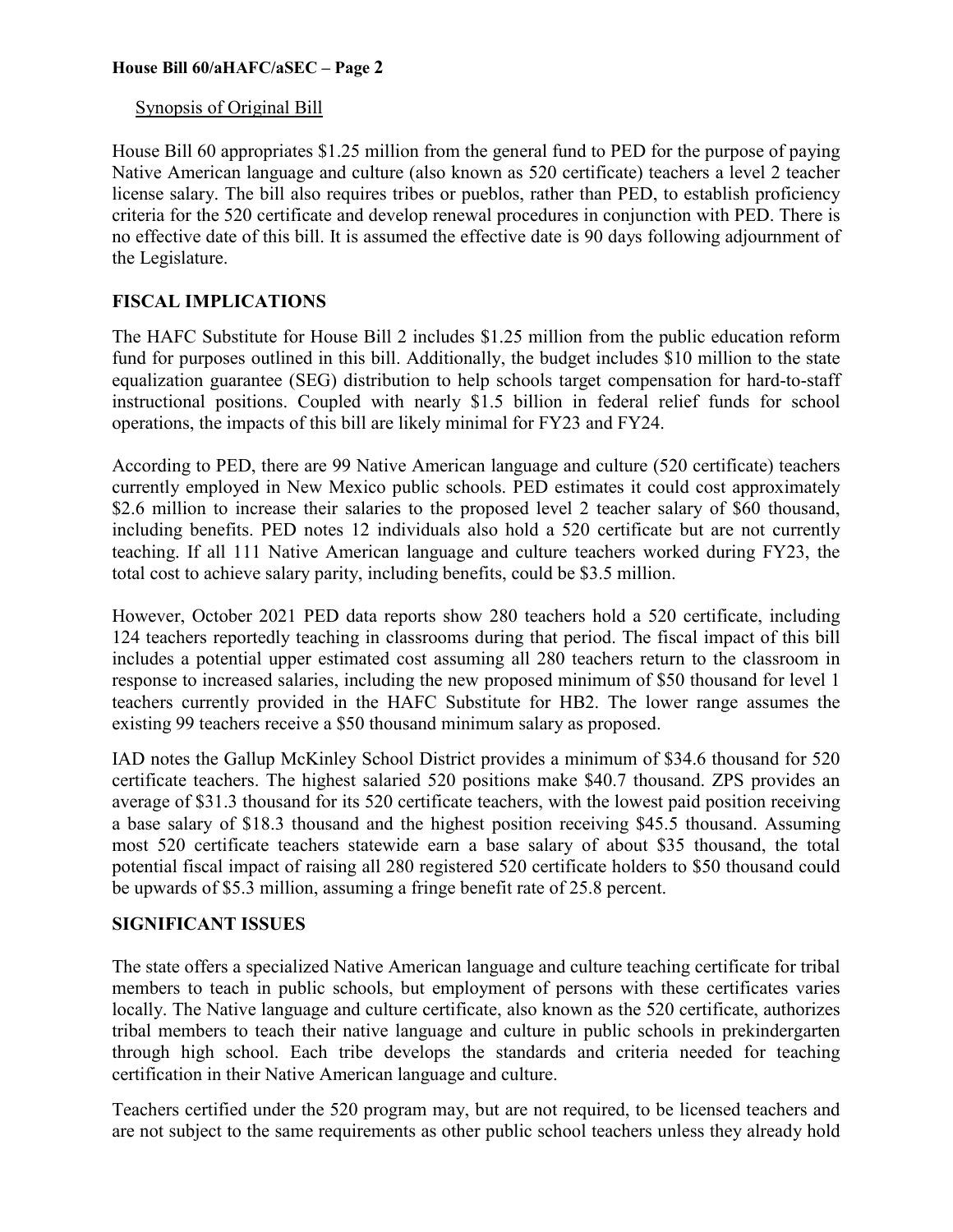another state teaching license. School districts and charter schools may employ certified, nondegreed individuals to teach native language and cultures through a formal agreement between a tribe or pueblo and PED.

In 2019, there were 131 Native language and culture teachers teaching in 19 New Mexico public school districts and charter schools through agreements with 14 tribal governments. The extent to which different districts and charters employed persons with 520 teaching certificates varied, ranging from five teachers in Farmington to 32 teachers in Zuni.

Structured LFC interviews with tribal education leaders indicate that in some cases, instruction may be provided by individuals with knowledge of tribal culture and traditions, but who lack formal teacher training. Providing 520-certified teachers with additional access to professional development in classroom management and instructional practices could further enhance the incorporation of culturally and linguistically relevant education into Native-serving districts.



PED notes the bill sets the salary for all 520 certificate holders at a level 2 teacher salary. However, 520 certificate holders advance from a level 1 to a level 2 certificate based on years of experience. The bill would not differentiate salaries based on experience.

The Indian Education Act requires the Indian Education Division, in collaboration with the Indian Education Advisory Council, to "seek funds to establish, develop and implement culturally relevant support services" to increase the number of Native American teachers and public school administrators."

A 2020 publication from the Learning Policy Institute, a public education research organization, reports that 3 percent of teachers and 10 percent of public school students in New Mexico identify as Native American. That same report notes enrollment in teacher preparation programs declined 76 percent between 2011 and 2018, while increasing numbers of teachers are entering through alternative certification programs. According to the 2020 state Educator Accountability Reporting System Report (published in March 2020), 5 percent of the 1,500 students enrolled in state educator preparation programs in SY18 identified as Native American.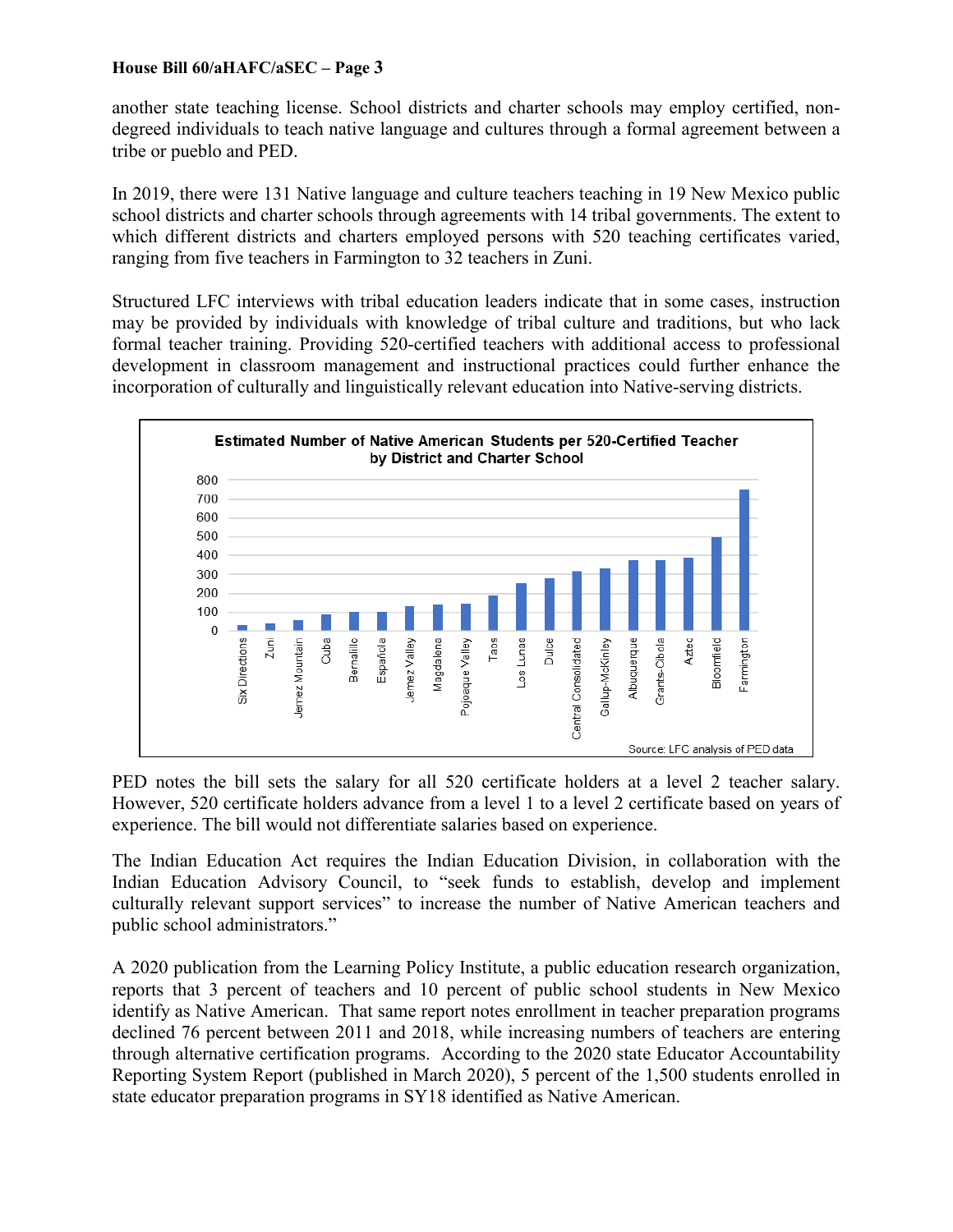# **PERFORMANCE IMPLICATIONS**

A 2021 LFC evaluation on implementation of the Indian Education Act found Native American students continue to perform well below peers on state and national measures of achievement, despite the availability of nearly \$147 million in state and federal funds at public schools and institutions of higher education for purposes aligned to the act. The report noted a history of understaffing at PED's Indian Education Division, difficulties with funding utilization, challenges with local collaboration, and a lack of specific, targeted outcomes have resulted in a system that has not served Native American students in a comprehensive and coordinated manner.

The LFC evaluation found Native American student enrollment in public schools fell to 32.4 thousand students in FY19, an 8.5 percent decrease over the prior 5 years. Four-year high school graduation rates for Native American students increased to 69 percent in FY19, an 11 percentage point improvement over the prior 5 years, but still 6 percentage points lower than the statewide average of 75 percent. Similarly, Native American student reading and math proficiency rates improved marginally over the same period but remained below statewide averages. The evaluation noted, however, changes in high school graduation requirements (allowing alternative demonstrations of competency) likely contributed to increased graduation rates and changes to statewide standardize assessments complicated measures of progress in these areas.

Findings in the *Martinez* and *Yazzie* lawsuit highlighted the lack of culturally relevant instructional materials and programming for students, particularly for English language learners (ELL) and Native American students. The court found students lacked access to appropriate interventions, like dual-language immersion programs, and educators lacked training and resources to provide culturally responsive instruction for at-risk students. Additionally, the court noted the state failed to monitor or evaluate programs to improve outcomes for Native American students and engage in government-to-government collaboration with tribes on the education of Native American students.



According to PED's Bilingual Multicultural Education Annual Report, the number of students participating in Native American language programs has decreased in recent years, although the total number of participants increased slightly to 6,968 students in FY20. While the number of students demonstrating limited proficiency has increased, the percent of students that are rated fluent remains very low – at 5 percent. Improving the recruitment of Native language educators may improve the capacity of schools to provide language instruction for more students.